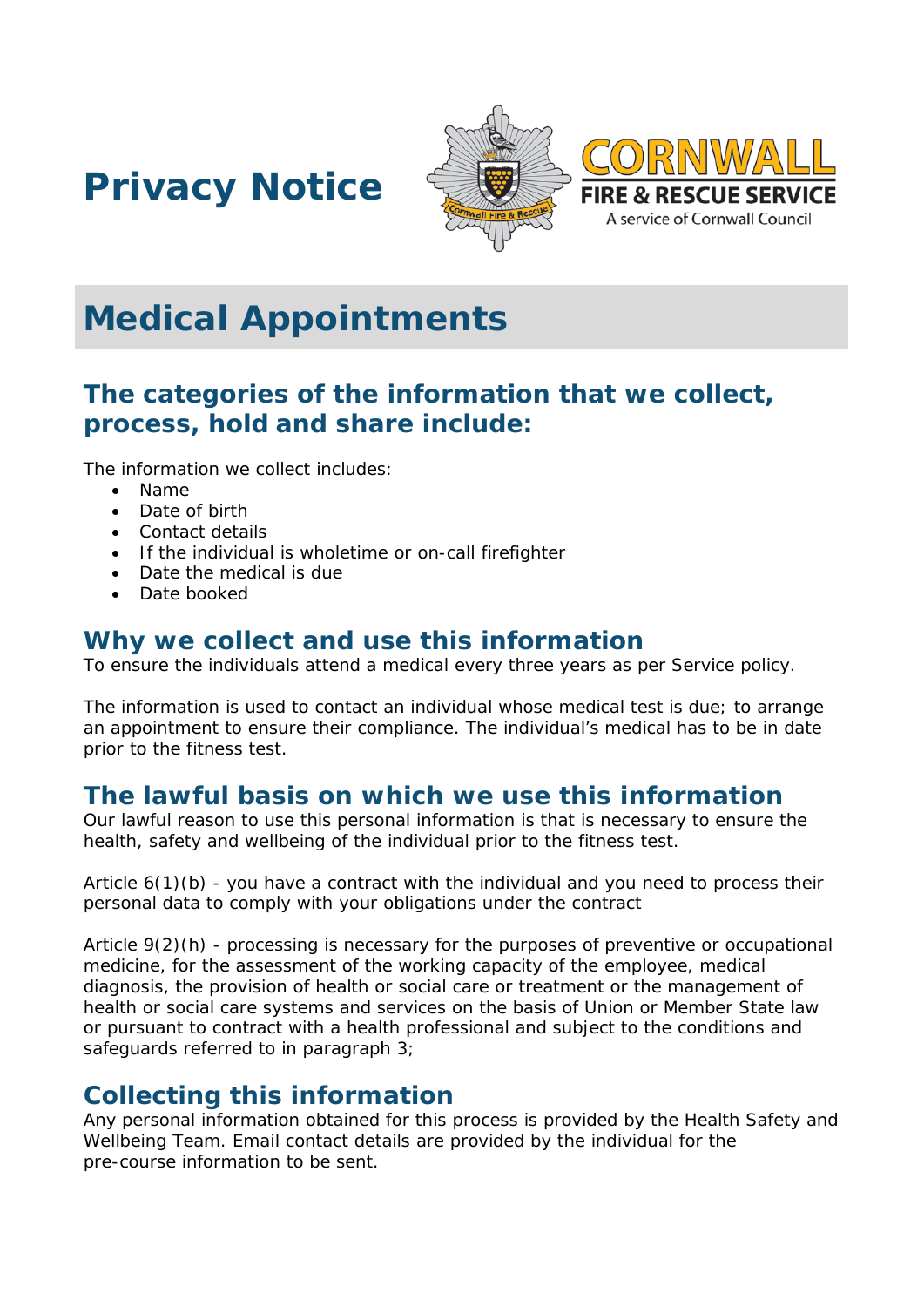## **Storing this information**

Any personal information will be held electronically in a secure folder, which only the Community Safety Admin Team can access. The retention of this data will be the year of the medical plus three years. Once the information is no longer relevant for the purpose, the information will be deleted.

Any personal information held in emails will be deleted once the information has been inputted into the secure folder.

#### **Who we share this information with and why**

The information is shared with the Health Safety and Wellbeing Team who carry out the medicals to inform them of the date and time the individual is booked to attend the medical appointment.

# **Requesting access to your personal data and your rights**

Your personal information belongs to you and you have the right to:

- be informed of how we will process it
- request a copy of what we hold about you and in commonly used electronic format if you wish (if you provided this to us electronically for automated processing, we will return it in the same way)
- have it amended if it's incorrect or incomplete
- have it deleted (where we do not have a legal requirement to retain it)
- withdraw your consent if you no longer wish us to process it
- restrict how we process it
- object to us using it for marketing or research purposes
- object to us using it in relation to a legal task or in the exercise of an official authority
- request that a person reviews an automated decision where it has had an adverse effect on you

You are legally entitled to request access to any information about you that we hold, and a copy using the subject access request. Use the links below to find out more:

[Data Protection web page](http://www.cornwall.gov.uk/council-and-democracy/data-protection-and-freedom-of-information/data-protection)

[Rights of Access, Rectification and Erasure Request](https://www.cornwall.gov.uk/media/33315555/form-2018-rare-form-blank.pdf)

# **Contact details of the Data Protection Officer**

If you would like to discuss anything in this privacy notice, please contact:

Data Protection Officer

| Address:   | Data Protection Team,<br>Cornwall Council,<br>County Hall, Truro, TR1 3AY |
|------------|---------------------------------------------------------------------------|
| Telephone: | 01872 326424                                                              |
| Fmail:     | dataprotection@cornwall.gov.uk                                            |